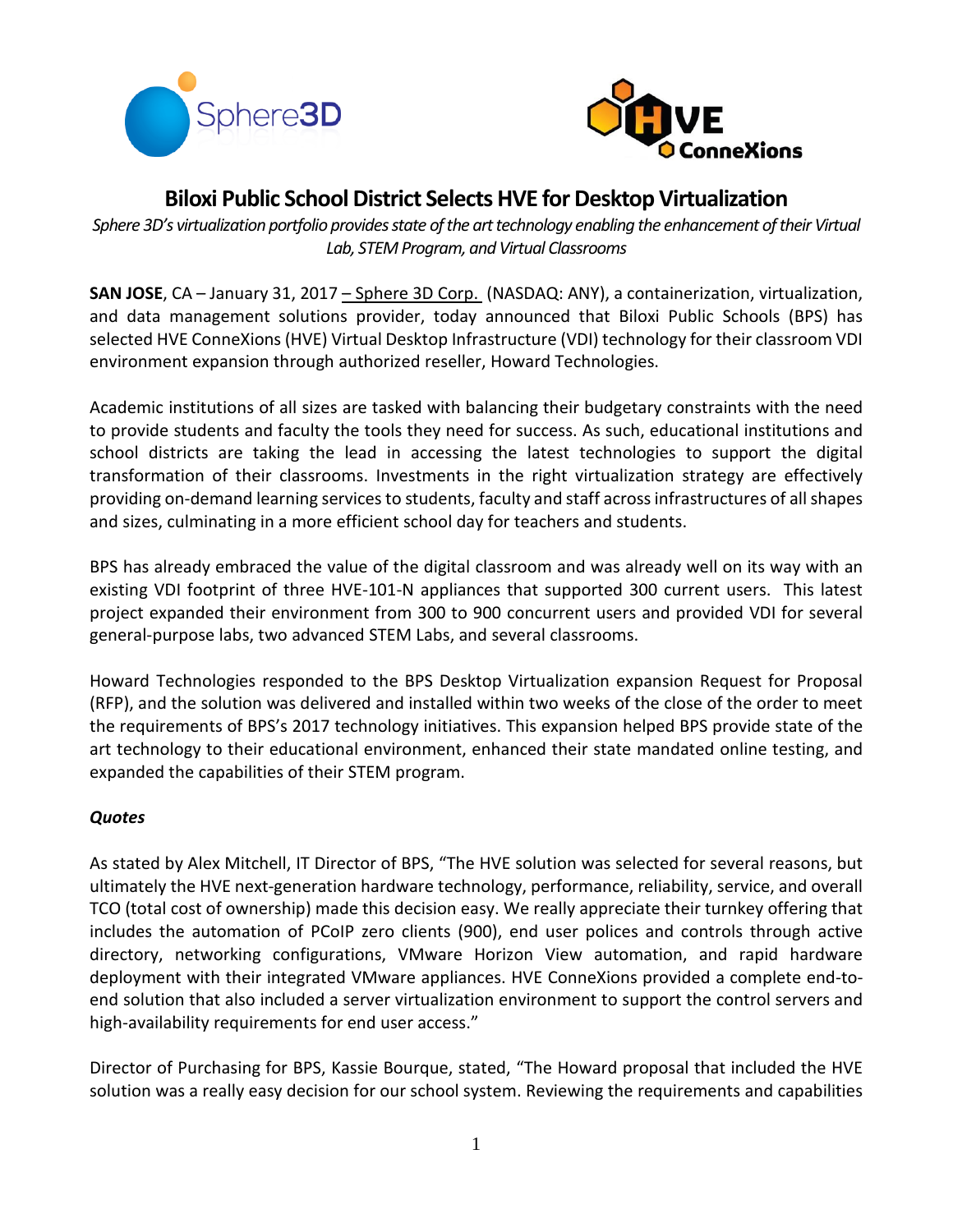of vendors is a key aspect for our district to ensure our financial decisions provide the best solutions for our education community and long-term technology roadmap."

Joseph O'Daniel, President of Virtualization and Professional Services for Sphere 3D stated, "We are grateful for the opportunity to work with such a great team at Biloxi Schools on their digital transformation initiatives. Their investment in advanced virtualization technologies frees up valuable time for BPS staff to invest in other aspects of their operations and continue to deliver the best possible learning environment for the students of Biloxi."

#### **About Howard Technologies**

Howard Technology Solutions, a value-added reseller, based out of Ellisville, Mississippi, strives to bring to market cutting-edge, reliable, high-quality technology equipment at affordable prices. Visit [www.howardcomputers.com/education](http://www.howardcomputers.com/education) for more information on Howard Technology solutions for education.

#### **About Sphere 3D**

Sphere 3D Corp. (NASDAQ: ANY) delivers containerization, virtualization, and data management solutions via hybrid cloud, cloud and on-premise implementations through its global reseller network and professional services organization. Sphere 3D, along with its wholly owned subsidiaries [Overland](http://www.overlandstorage.com/) [Storage,](http://www.overlandstorage.com/) and [Tandberg](http://www.tandbergdata.com/us/) Data, has a strong portfolio of brands, including HVE [ConneXions](http://www.hveconnexions.com/) and [UCX](http://www.ucxs.net/) [ConneXions,](http://www.ucxs.net/) dedicated to helping customers achieve their IT goals. For more information, visit [www.sphere3d.com.](http://www.sphere3d.com/) Follow us on Twitter [@Sphere3D,](https://twitter.com/Sphere3D?ref_src=twsrc%5Etfw) [@overlandstorage,](https://twitter.com/OverlandStorage) and [@tandbergdata.](https://twitter.com/@tandbergdata)

#### **About HVE ConneXions**

HVE ConneXions, recently acquired by Sphere 3D, is a fast growing technology manufacturer of next generation storage and virtualization hardware. Its engineering philosophy is dedicated to creating Manageable, Scalable, Reproducible, and Predictable (MSRP) solutions based on proven virtualization technologies running on high-performance next generation hardware. For more information and technical specifications on the HVE product line, visit [www.hveconnexions.com.](http://www.hveconnexions.com/)

### *Safe Harbor Statement*

*This press release contains forward-looking statements that involve risks, uncertainties, and assumptions that are difficult to predict. Actual results and the timing of events could differ materially from those anticipated in such forward-looking statements as a result of risks and uncertainties; our inability to comply with the covenants in our credit facilities or to obtain additional debt or equity financing; any increase in our future cash needs; the Company's ability to transfer the listing of its common stock to the NASDAQ Capital Market due to its failure to regain compliance with the NASDAQ Global Market listing standards by January 30, 2017 and its ability to maintain listing with such market; our ability to successfully integrate the UCX and HVE ConneXions business with Sphere 3D's other businesses; unforeseen changes in the course of Sphere 3D's business or the business of its whollyowned subsidiaries, including, without limitation, Overland Storage and Tandberg Data; market adoption and performance of our products; the level of success of our collaborations and business partnerships; possible actions by customers, partners, suppliers, competitors or regulatory authorities; and other risks detailed from time to time in Sphere 3D's periodic reports contained in our Annual Information Form and other filings with Canadian securities regulators ([www.sedar.com](http://www.sedar.com/)) and in prior*